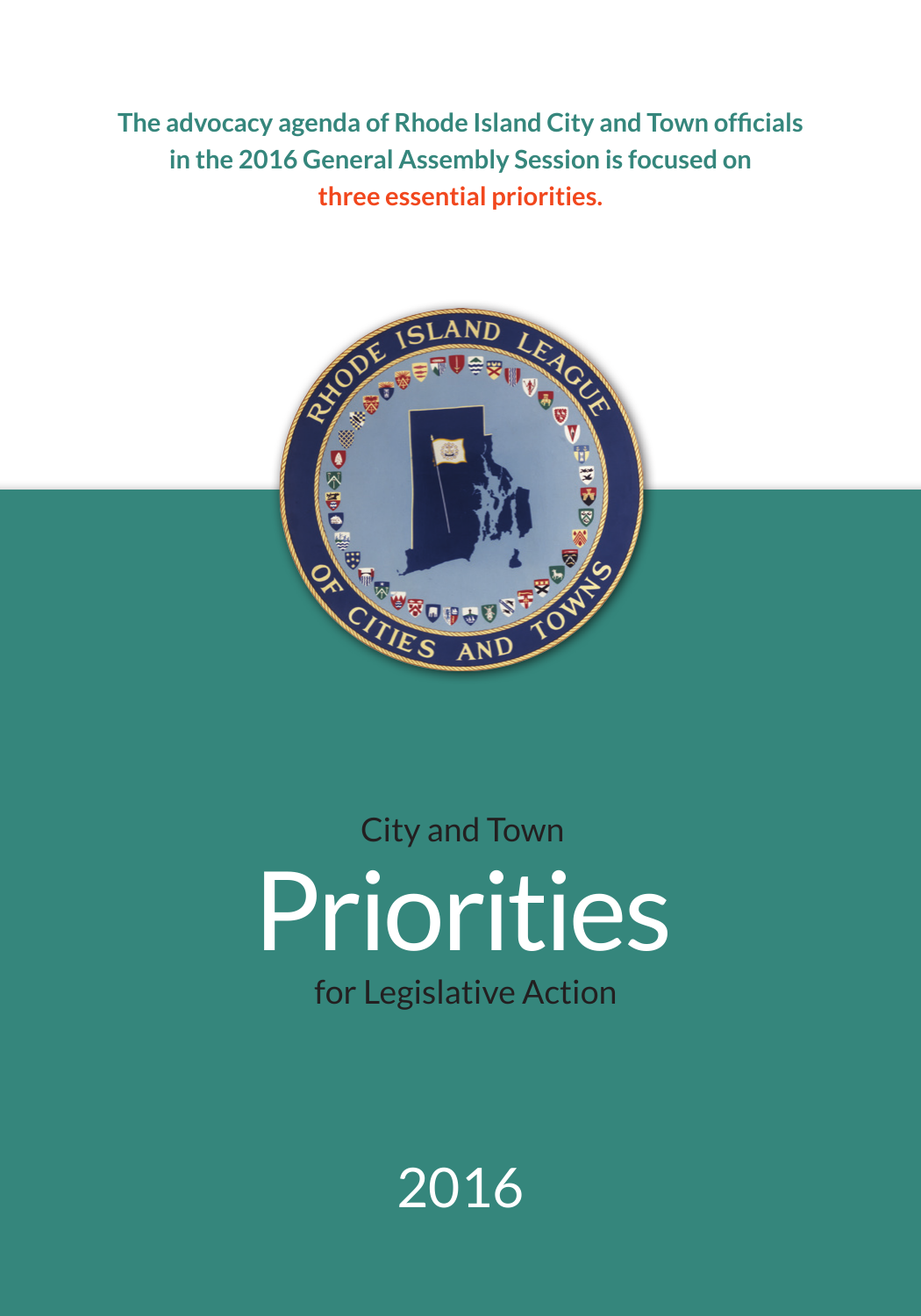## Three Essential Priorities

This year's advocacy agenda focuses on three essential priorities for action in the 2016 General Assembly Session.

#### **1. Injured on Duty and Disability**

Our state's IOD statute (45-19-1) provides an injured or sick police officer or firefighter 100% of their pay and benefits for the duration of their incapacity or any reoccurrence of any prior injury or sickness. The most recent state effort to provide some resolution on the finality of IOD benefits and to also expedite the appeal rights of injured workers who appealed denials of their disability retirement applications took place in 2011. The change impacted only

There is nothing more frustrating to municipal CEOs than lack of resolution on injuredon-duty (IOD) cases for public safety employees. those police officers and firefighters who are members of the Municipal Employees Retirement System (MERS) which is administered by the RI State Retirement Board. This law made two important changes: it provided for final jurisdiction of disability appeals to the Worker's Compensation Court (WCC) rather than to the Superior Court; and, it finally made it statutorily

clear that IOD benefits would actually cease to be paid to the injured employee if the WCC either awarded or denied the employee's claim for accidental disability benefits. However, in 2013, an amendment to the 2011 law made it crystal clear that while IOD benefits would cease if the Worker's Compensation Court awarded an accidental disability, the amendment's deletion of two words ("or denied") made it alarmingly unclear if the IOD benefits would cease if the accidental disability appeal was denied by the court! This law needs to be amended again to make it crystal clear that the right to continue to receive IOD payments shall terminate in the event of a final ruling of the worker's compensation court either allowing or denying accidental disability benefits.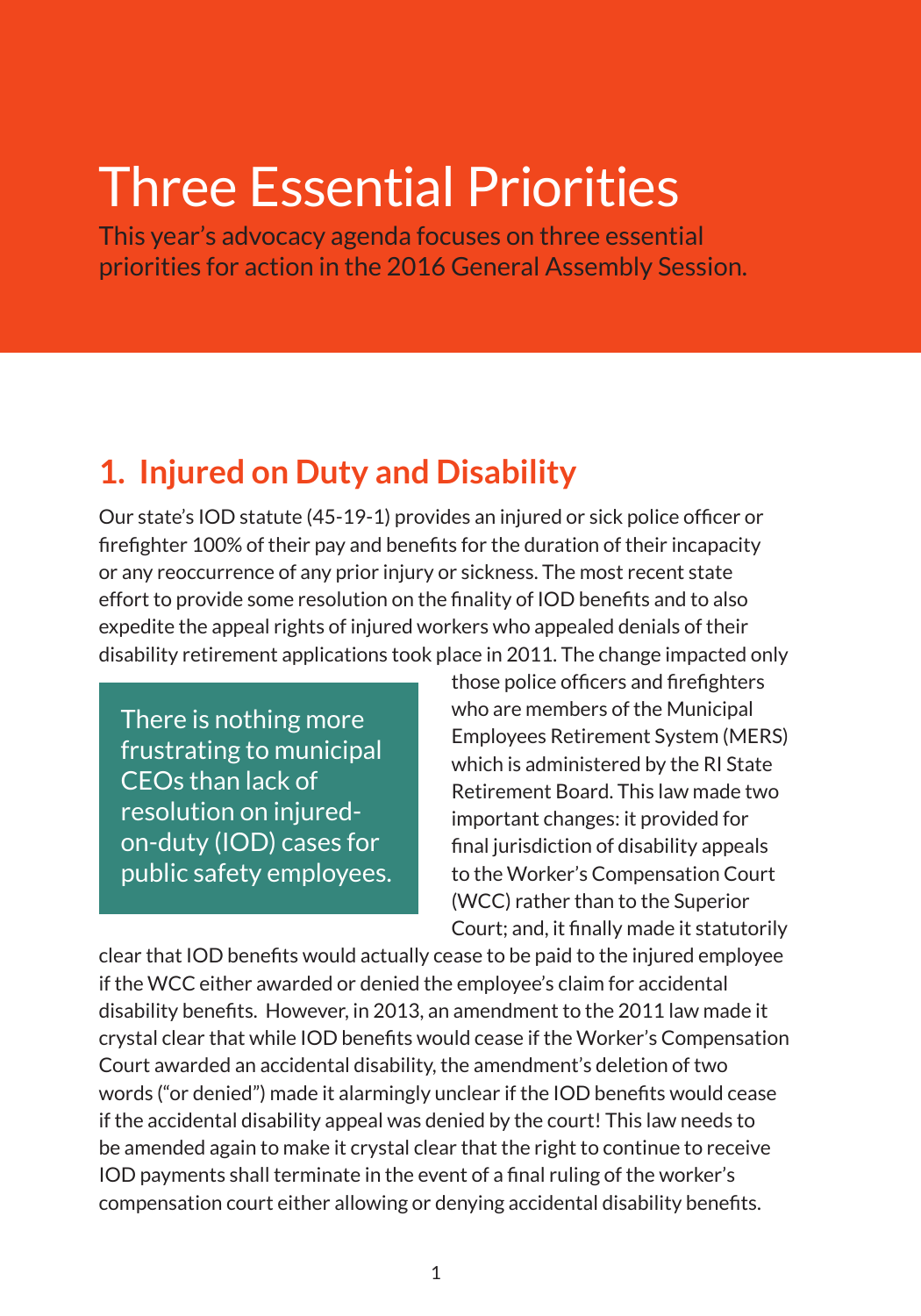#### **2. Police Officers Bill of Rights**

Municipal officials have reached out to representatives of both the International Brotherhood of Police Officers (IBPO) and the Fraternal Order

The length of time required to reach a final conclusion in disciplinary hearings under the Police Officer's Bill of Rights is unnecessarily long in the minds of municipal officials.

of Police (FOP). It is their hope that modifications to this law to both expedite and rebalance the hearing process can be mutually agreed by all parties affected by this controversial statute. If such an agreement can be reached, the League, IBPO and FOP would seek amendments to this law!

### **3. Municipal Solid Waste Tipping Fees**

Cities and Towns pay a per ton charge of \$32/ton to dump their waste at the Central Landfill. Recently, the RI Resource Recovery Corporation (RIRRC) initiated a rate setting process to increase the municipal tip fee effective July 1, 2017. The rate would be based upon cash needs of RIRRC and is initially estimated by RIRRC officials to be \$57 a ton, an increase of 87*%*! Municipal

The General Assembly must work with their municipal partners in coming up with a financially viable solution that will both extend the life of the landfill and simultaneously pay for the costs of maintaining same.

officials question a number of RIRRC assumptions they intend to use to calculate the increase; their projected costs for future landfill capping, the appropriateness of using cash needs as the driver for municipal tipping fee rates, and whether the current reserve of over \$80 million for post landfill closure is the right number. Municipal officials also question the reasonableness of a 78%

increase in one fell swoop rather than a graduated increase over a period of years, something RIRRC officials have rejected! Local leaders believe that while current law gives the RIRRC the right to establish *reasonable fees* to operate the Central Landfill, the General Assembly must rethink the reasonableness of a 78% hike in tip fees and find a better approach to extend the life of the landfill and pay for the necessary costs of operating the RIRRC!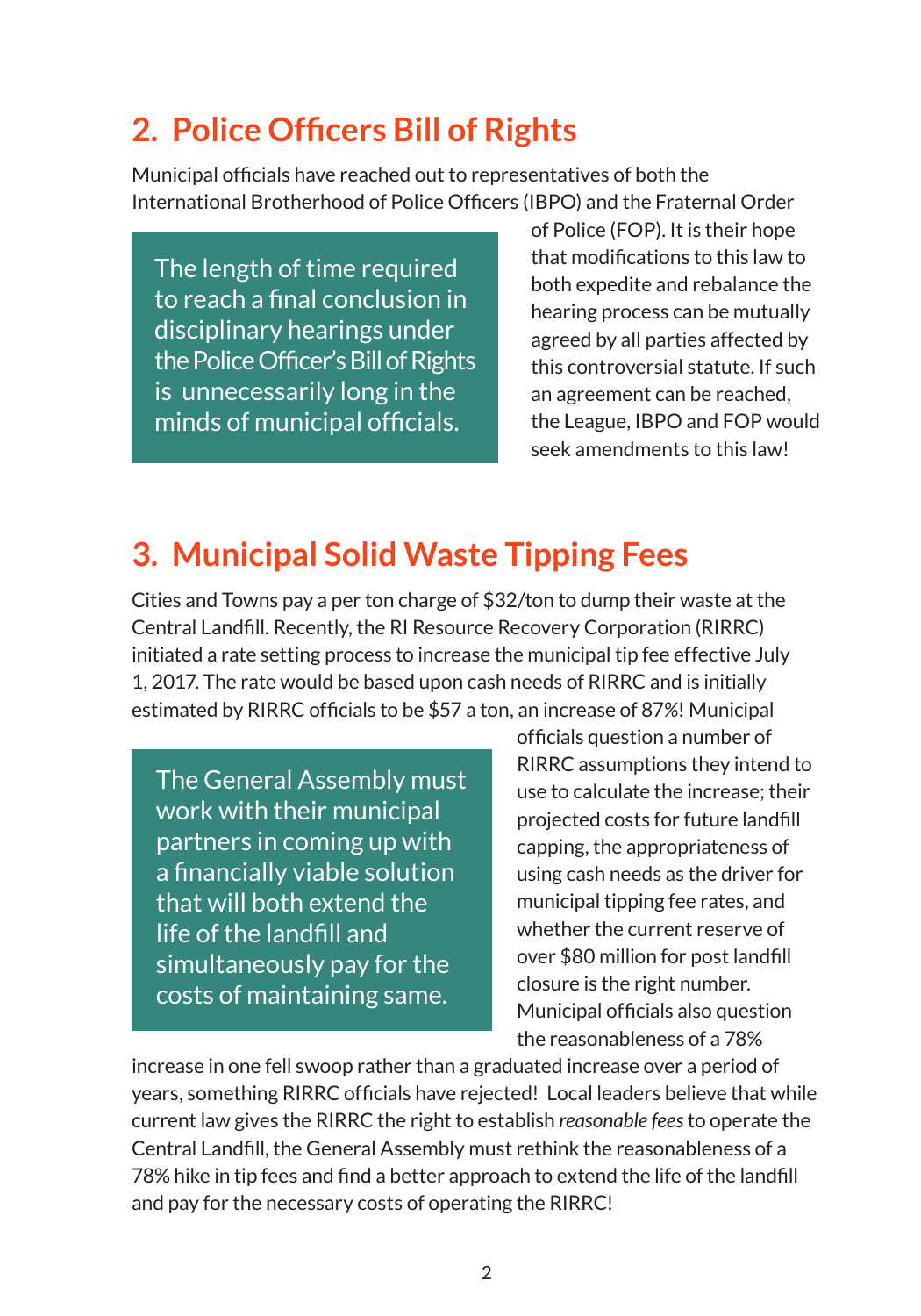## Other Issues of Concern

While municipal officials will be focused on the three issues listed on the previous pages, it is important that they continue to articulate their position on the following issues of critical interest

### **Financial**

#### State Aid:

**School Aid:** The adoption of a fair funding formula six years ago and the commitment to sticking to that formula through three administrations has been a huge positive for most of our cities and towns. A group now seeks to fine tune the calculations. At the least, we support efforts to insure full disclosure to our school committees and all city and town officials on any proposed expansion of Charter schools and how such expansion will affect state resources available to support our traditional public schools.

**Regular state aid:** Since the loss of over \$200 million in general revenue sharing and motor vehicle aid at the trough of the recession, very little has been restored. These losses most adversely affected our distressed and least affluent communities. They have struggled the most to restore their financial position. Payment in Lieu of Taxes, Distressed Aid, and Motor Vehicle Aid are the existing mechanisms to assist them. At the end of FY 2014, general fund and school fund balances statewide were almost \$390,000,000. Fund balances of the seven distressed communities representing 40% of the state's population were just \$48 million or 12% of the total. Our distressed cities and towns need additional resources.

#### Tax and Revenue Policy:

**Motor Vehicle Taxes:** There are two critical components of the property tax where Rhode Island communities are not competitive within the state and are not competitive with our neighboring states. The first is the motor vehicle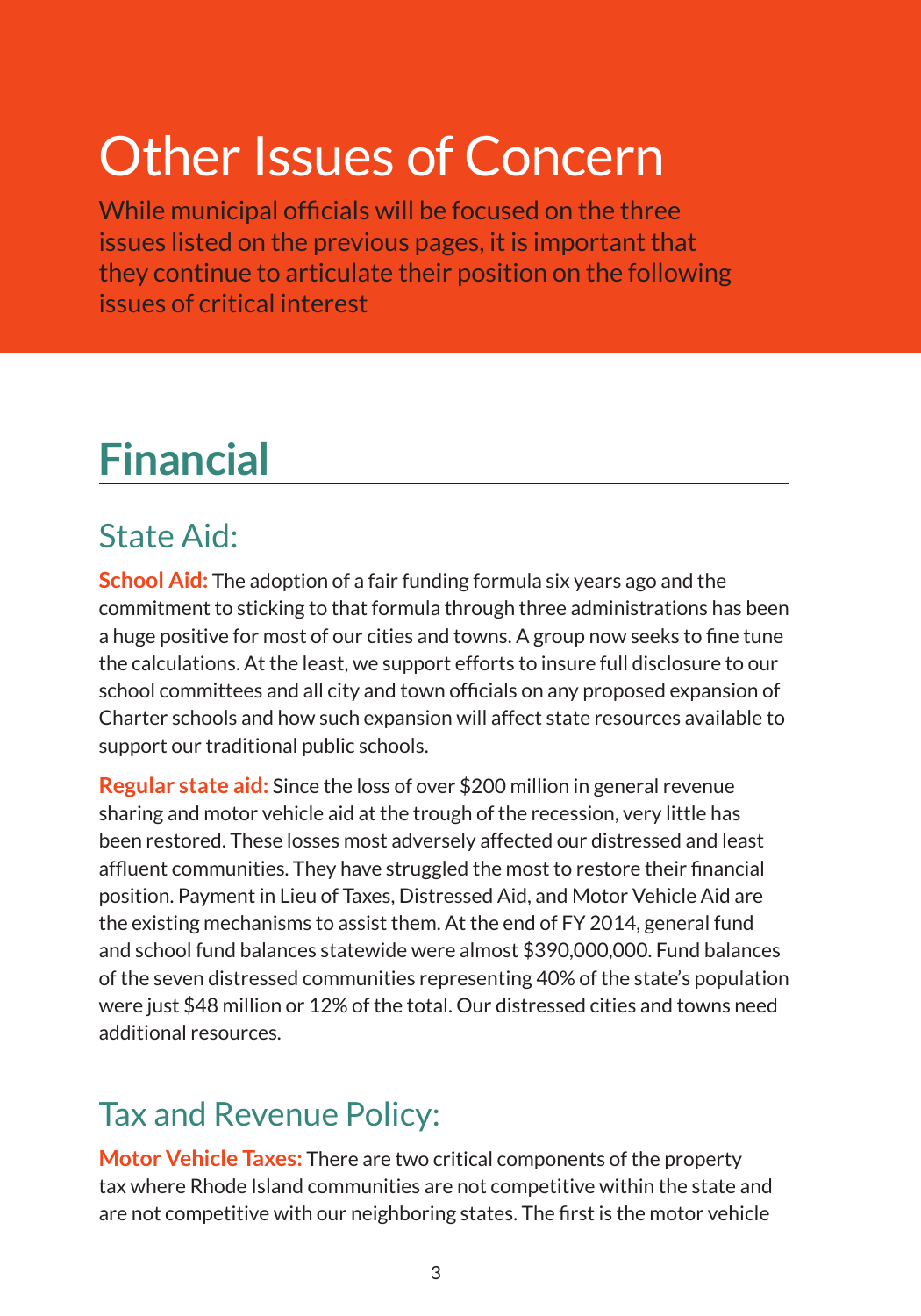excise tax. This has been a problem for many years. The first solution was to increase the exempt value of each vehicle. This worked until the recession. It could still be part of the solution. The bottom line is that reform in this area most adversely affects cities with high tax rates and sometimes precarious financial condition. Any solution needs state dollars along with a multi-year phase in. Connecticut has gone down this path. Massachusetts did it 25 years ago. We need leadership from the top on state assistance and a phase-in to achieve a full solution.

**Tangible Personal Property Taxes:** Similarly, the tax rate on tangible personal property varies significantly from one community to another and in many places is not competitive with similar cities or towns in Massachusetts or Connecticut. A balanced solution has to be carefully crafted. Municipal officials have supported the creation of a high profile study commission composed of municipal leaders and others to craft an answer to this problem.

**Special Property Tax Exemptions:** Builders, farmers, affordable housing advocates, renewable energy interests and others have sought special tax exemptions to encourage their special enterprise or issue. Municipal officials must continue to oppose special these special treatments as they do nothing more than transfer the burden to other property taxpayers. Local officials and the legislature need to monitor the implications of a recent RI Supreme Court decision which held that wind turbines were exempt from property taxation.

**Building Permit Fees:** In the waning days of the 2015 legislative session, a bill was enacted to standardize building permit fees. The actions to execute the new fee structure are still underway. Local officials believe there was insufficient preparation and foundation for the bill enacted and insufficient time or notice was provided for them to give their input. While they understand that part of the objective was to create a balanced fee structure, they still have objections on the details.

#### Borrowing Money:

**Sovereign Debt :** We have seen a gradual erosion of municipal authority to issue debt in the name of the individual city or town. School debt, water and wastewater debt (with a Federal subsidy), and now municipal infrastructure debt are being consolidated in state agencies. We are not persuaded that this is in the best interest of our cities and towns. We will listen but resist the argument that this is best for cities and towns. We are suspicious about who benefits – is it the underwriters and banks — or is it cities and towns? Our municipal CEOs and finance leaders have the best judgment on the direction to take.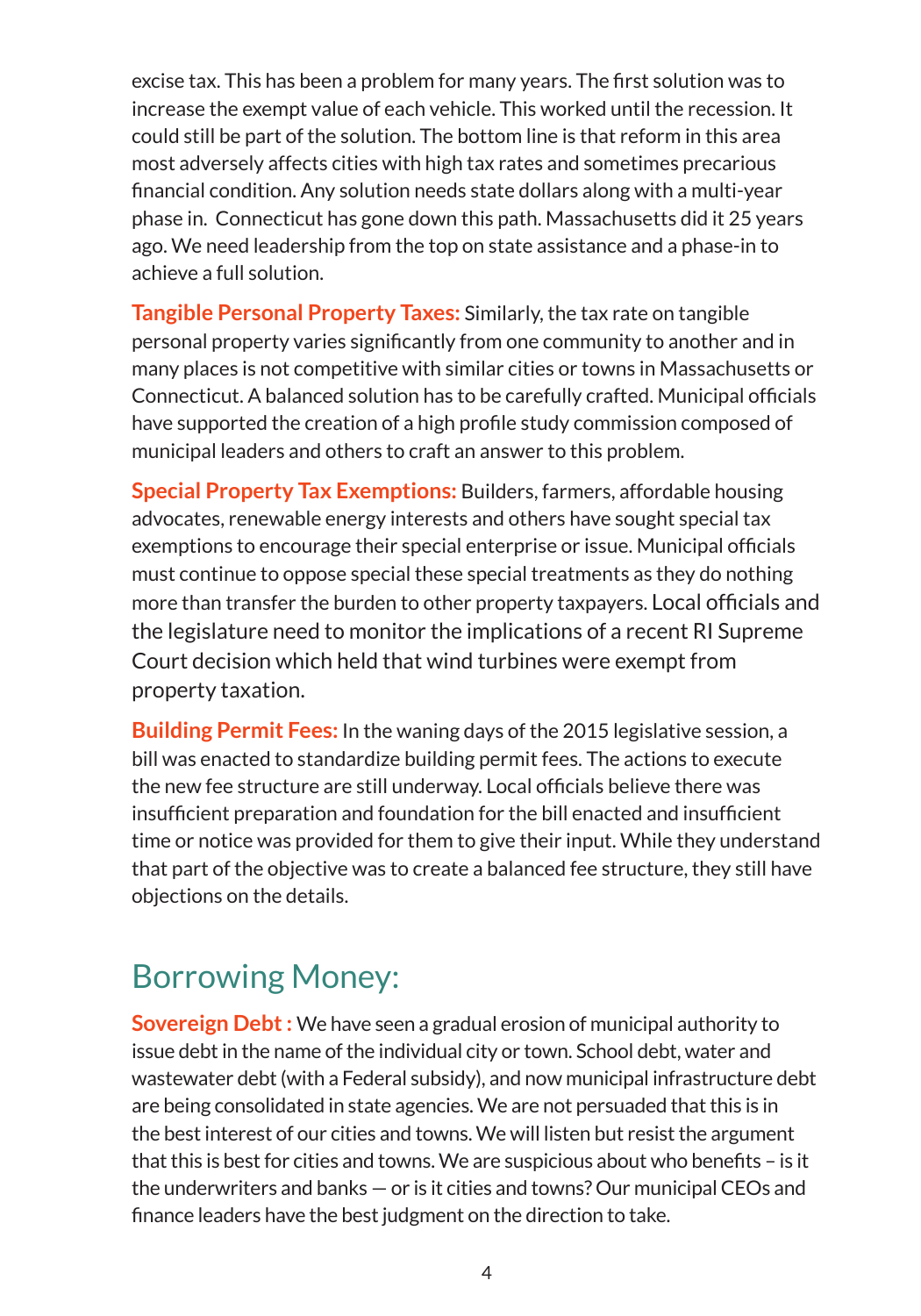### **Financial Successes**

**Moderating Property Taxes:** The Rhode Island Public Expenditures Council's recently released "How Rhode Island Revenues Compare" included a table which showed that in the five year interval from 2009 to 2013 property taxes in Rhode Island increased 4.1% (from \$1.39 Billion to \$1.45 Billion). This compares with a 21.3 % increase in the income tax, 8.9% in the sales tax, and 13.4% in all other taxes. Cities and towns have lead the way in restraint despite only modest increases in state aid (almost all of it in school aid). Those successes have continued. In FY 2014, statewide property taxes increased 1.87%, in FY 2015 1.60%, and 2.10% in FY 2016.

**Improved Financial Position:** Despite modest increases in the property tax, cities and towns have progressively improved their financial position. Since 2010, fund balances of our cities and towns have increased by more than \$125,000,000!

### **Management**

**Scope of Bargaining:** State statutory language on the scope of bargaining essentially says that all issues are subject to bargaining. This goes beyond what is authorized in most states. Local officials believe that management rights as provided for in city and town charters should and do take precedence over state guidance. Municipal officials have always respected their employees, but they need the authority to manage their city or town to meet the needs of their citizens. State law should confirm the Constitutional and judicial guidance on local management rights. Our citizens appreciate municipal government because they believe they have control. We need to preserve that preference by improving, not eroding the balance in management rights.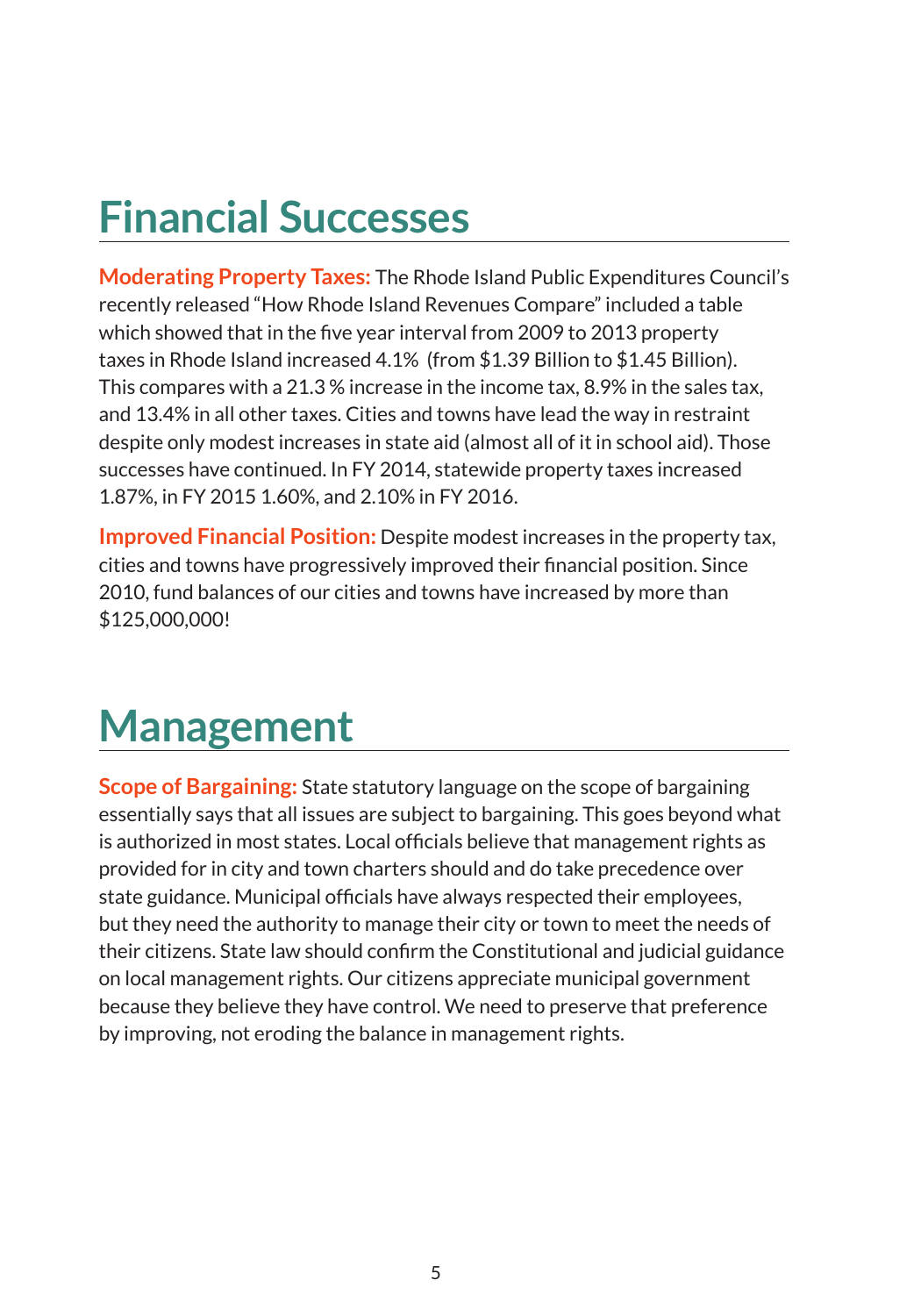## **Post Employment**

**Pensions:** Cities and Towns have made great strides in addressing their pension liabilities. For those cities and towns participating in the state program, the liabilities are now a sum certain. For local plans, virtually all cities and towns have adopted a strategy for increasing contributions and/or modifying benefits over a period of years until the Annual Required Contribution (ARC) is paid. Our mayors, managers, and councils need help in assuring that modest cost of living (COLA) amendments mimicking state plan COLA adjustments are affirmed. Only in this way can we balance our costs for current services with legitimate costs for our retirees.

**Health Insurance:** As the League suggested in last year's "Seeking Assurances" publication, cities and towns need assistance in modifying health plan design for retirees such that the benefit is no greater than that received by active employees. The current situation of preserving legacy health benefits is out of balance. Our municipal leaders continue to initiate trust accounts to prefund post employment retiree health costs. Our cities and towns need support in executing reasonable plan design modifications.

### **Environmental**

**Other state oversight:** DEM was successful last session in shepherding through bills which modified wetlands regulations, required the removal of cesspools, and established a framework for requiring municipal sewer systems to offer service to neighboring communities. Some municipal officials worked with DEM on the first two acts. The wetlands bill included some provisions helpful to cities and towns. We welcome future participation with DEM on future reform efforts but believe our CEO's and Councils have the best judgment on the right balance of oversight.